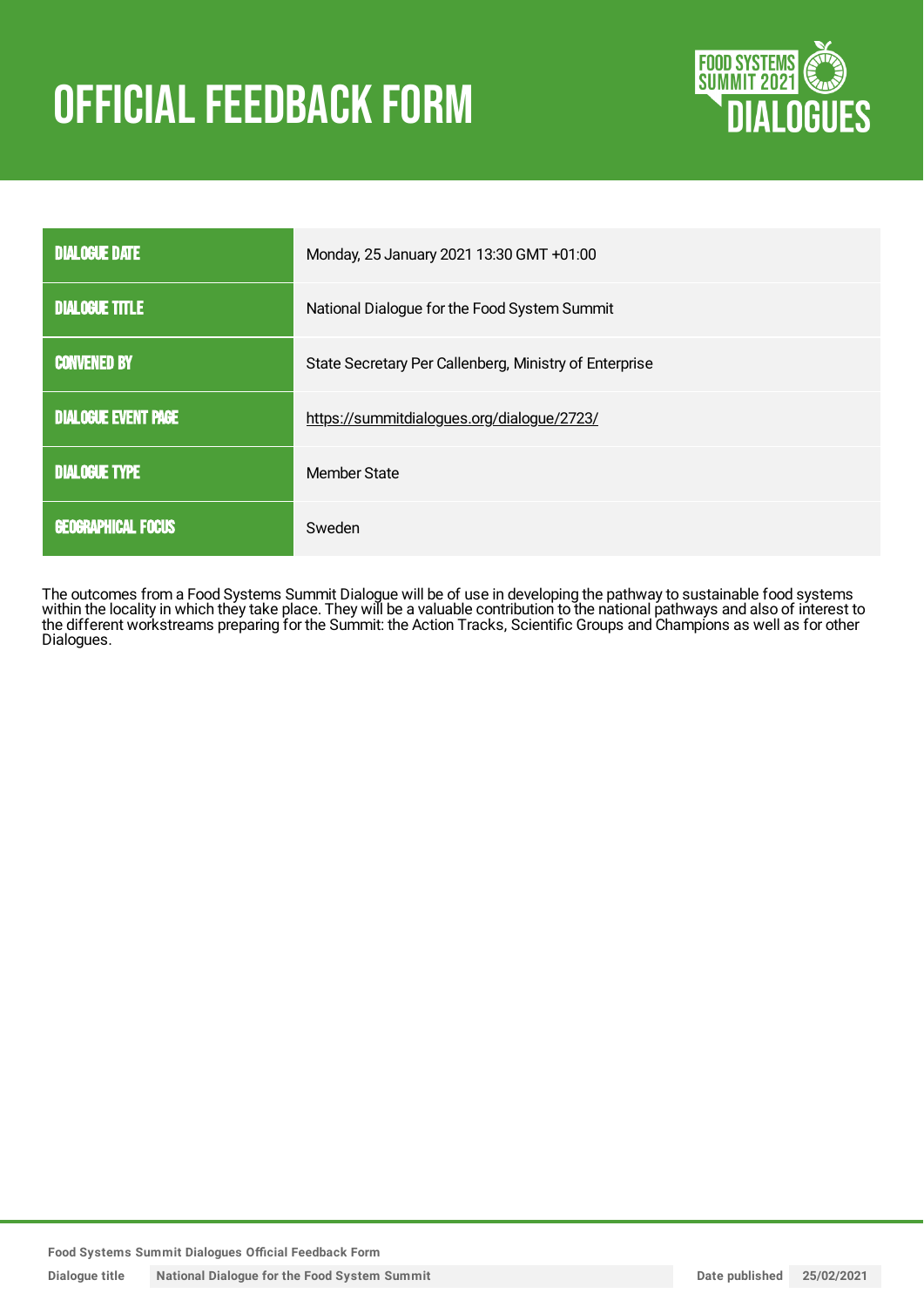## 1.PARTICIPATION



#### NUMBER OF PARTICIPANTS FROM EACH STAKEHOLDER GROUP

- 5 Small/medium enterprise/artisan 1 Workers and trade union
- 4 Large national business 0 Member of Parliament
- 2 Multi-national corporation 6 Local authority
- 
- 
- 3 Large-scale farmer 2 United Nations
- 6 Local Non-Governmental Organization 0 International financial institution
- 0 International Non-Governmental Organization 3 Private Foundation / Partnership / Alliance
- 2 Indigenous People 3 Consumer group
- 12 Science and academia 6 Other
- 
- 
- 
- 0 Small-scale farmer 20 Government and national institution
- 4 Medium-scale farmer 1 Regional economic community
	-
	-
	-
	-
	-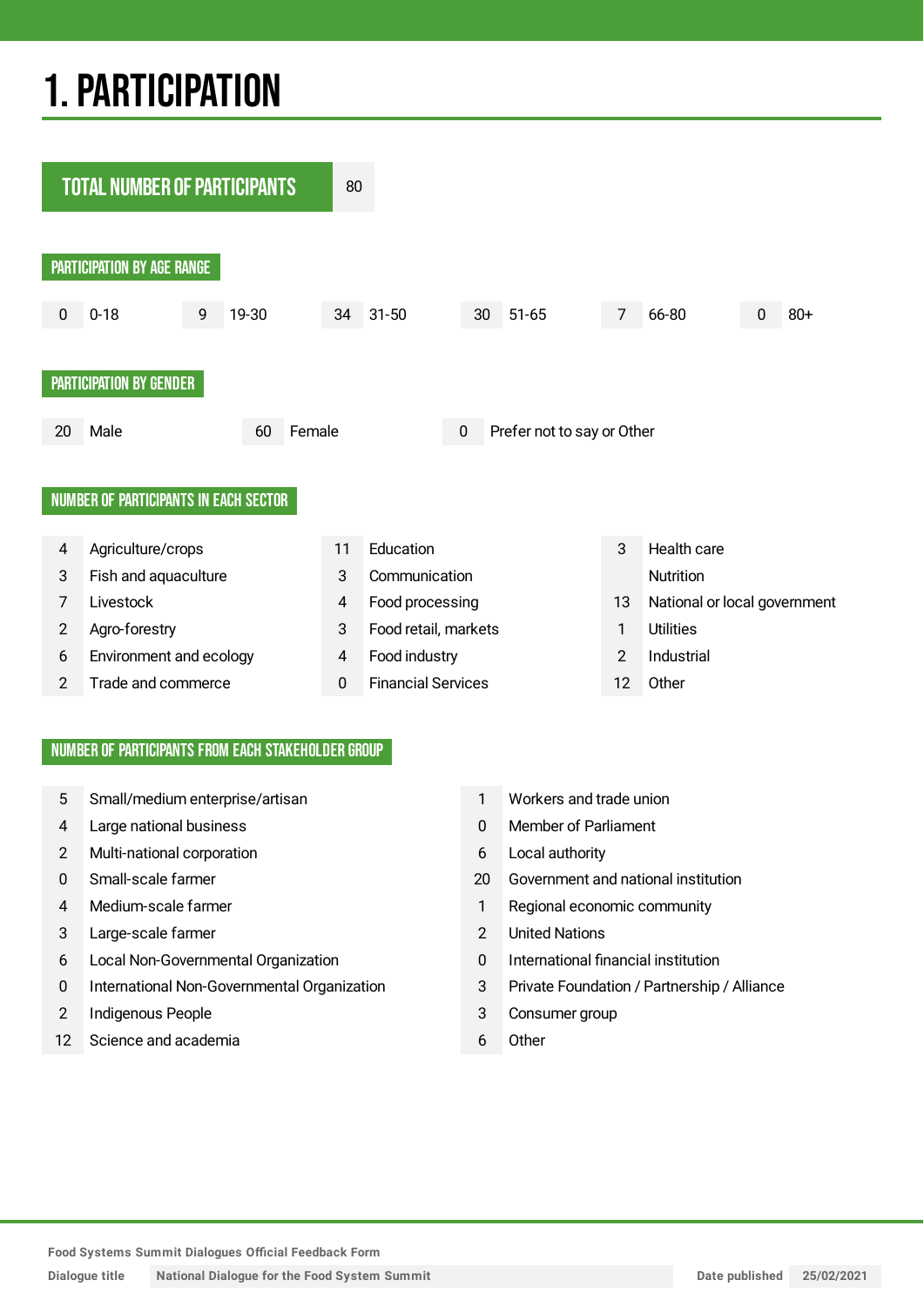## 2. PRINCIPLES OF ENGAGEMENT

HOW DID YOU ORGANIZE THE DIALOGUE SO THAT THE PRINCIPLES WERE INCORPORATED, REINFORCED AND ENHANCED?

Yes, the instructions for the dialogue curator and facilitators highlighted the principles.

HOW DID YOUR DIALOGUE REFLECT SPECIFIC ASPECTS OF THE PRINCIPLES?

DO YOU HAVE ADVICE FOR OTHER DIALOGUE CONVENORS ABOUT APPRECIATING THE PRINCIPLES OF ENGAGEMENT?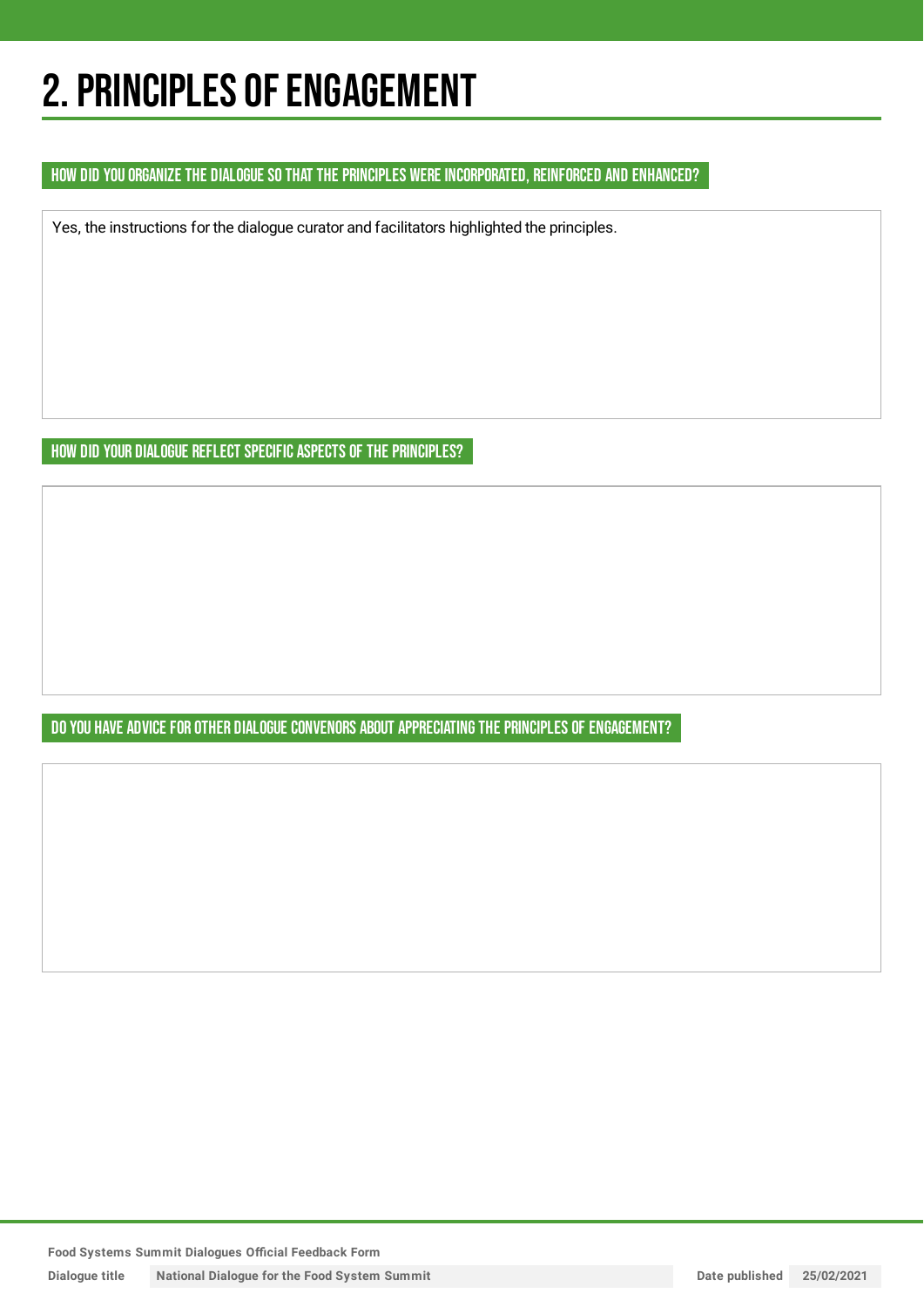## 3. METHOD

The outcomes of a Dialogue are influenced by the method that is used.

DID YOU USE THE SAME METHOD AS RECOMMENDED BY THE CONVENORS REFERENCE MANUAL?

✓ **Yes No**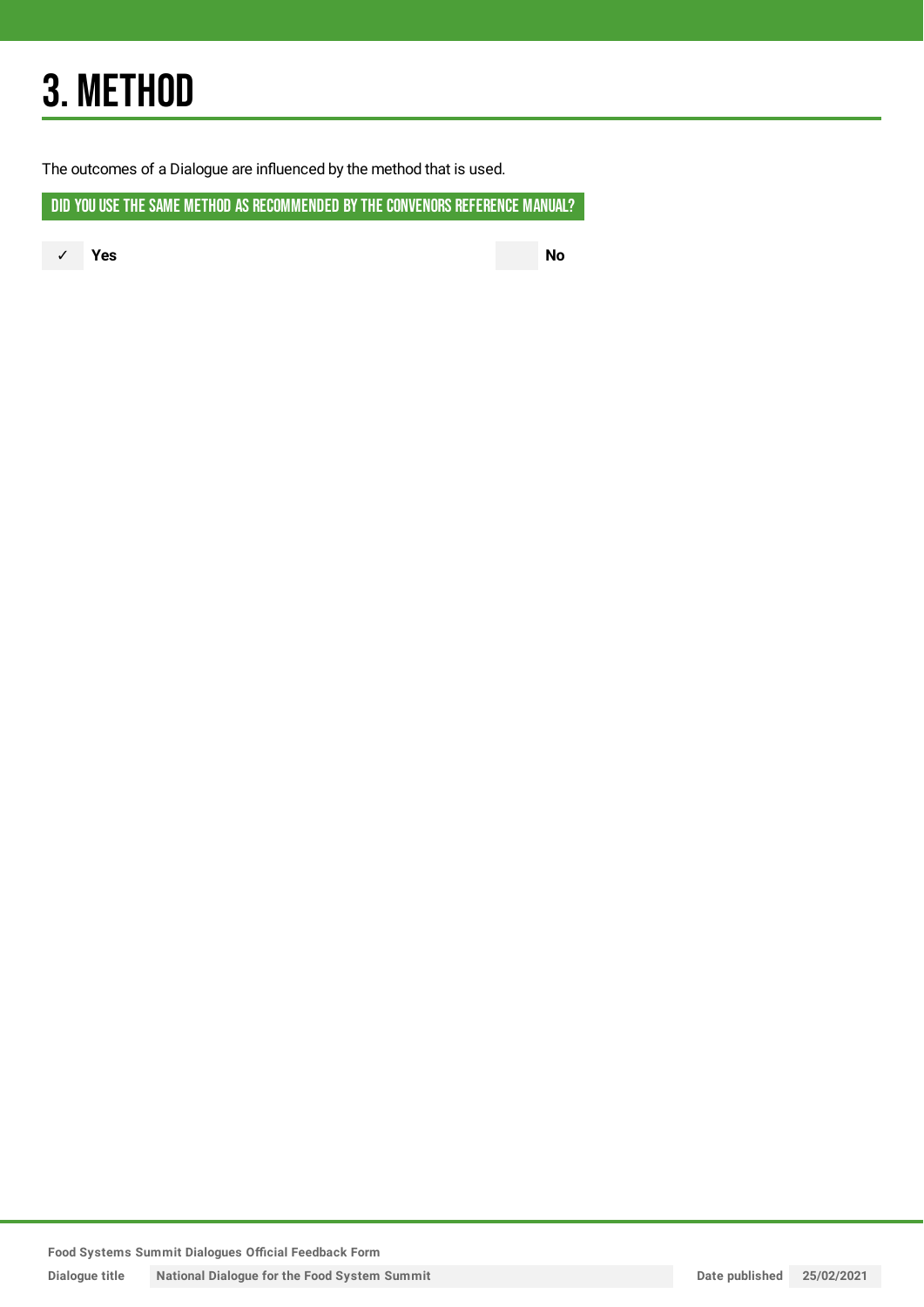## 4. DIALOGUE FOCUS & OUTCOMES

### MAJOR FOCUS

The dialogue was in two parts - the first part was in the form of an seminar highlighting general aspects of food systems and giving inspirational examples. The second part focused more on the summit itself and circled around 10 vision statements that the participants discussed in small groups.

1) The knowledge- and innovation system contributes to increased productivity, innovation and circularity in the food chain as well as to sustainable\* production, transport and consumption of food.

2) Consumers have high confidence for foods that are offered and can easily make well informed, sustainable and healthy choices at a reasonable price

3) The rules and conditions contribute to a competitive and sustainable food chain.

4) Food producers are reasonably paid and have good conditions, including working conditions, to produce sustainable and healthy food.

5) Private and public financial- and support systems, as well as rules and regulations, encourage that food is produced sustainably and is healthy.

6) Trade agreements contribute to sustainable production, transport and consumption.

7)The food system is constructed so that socio-economic prerequisites do not hinder good dietary choices.

8)The food system can handle challenges regarding food security and nutrition for the entire population, the profitability of producers as well as environment and climate change

9) Collaboration and organisation of actors in the food system contributes to healthy food that is easily available and sustainable.

10) The majority of food sold to consumers at stores, markets and restaurants is sustainable and healthy and food loss and waste is reduced or recycled through circular methods.

\*Sustainable refers – at all times -to all three dimensions of sustainability

Action Track 1: Ensure access to safe and

Action Track 2: Shift to sustainable

Action Track 3: Boost nature-positive

✓ Action Track 4: Advance equitable livelihoods

Action Track 5: Build resilience to vulnerabilities, shocks and stress

nutritious food for all

consumption patterns

production

#### ACTION TRACKS

✓

✓

✓

✓

#### **KFYWORDS**

|   | Finance                      |   | Policy                     |
|---|------------------------------|---|----------------------------|
|   | Innovation                   | ✓ | Data & Evidence            |
| ✓ | Human rights                 |   | Governance                 |
|   | Women & Youth<br>Empowerment |   | Trade-offs                 |
|   |                              |   | Environment<br>and Climate |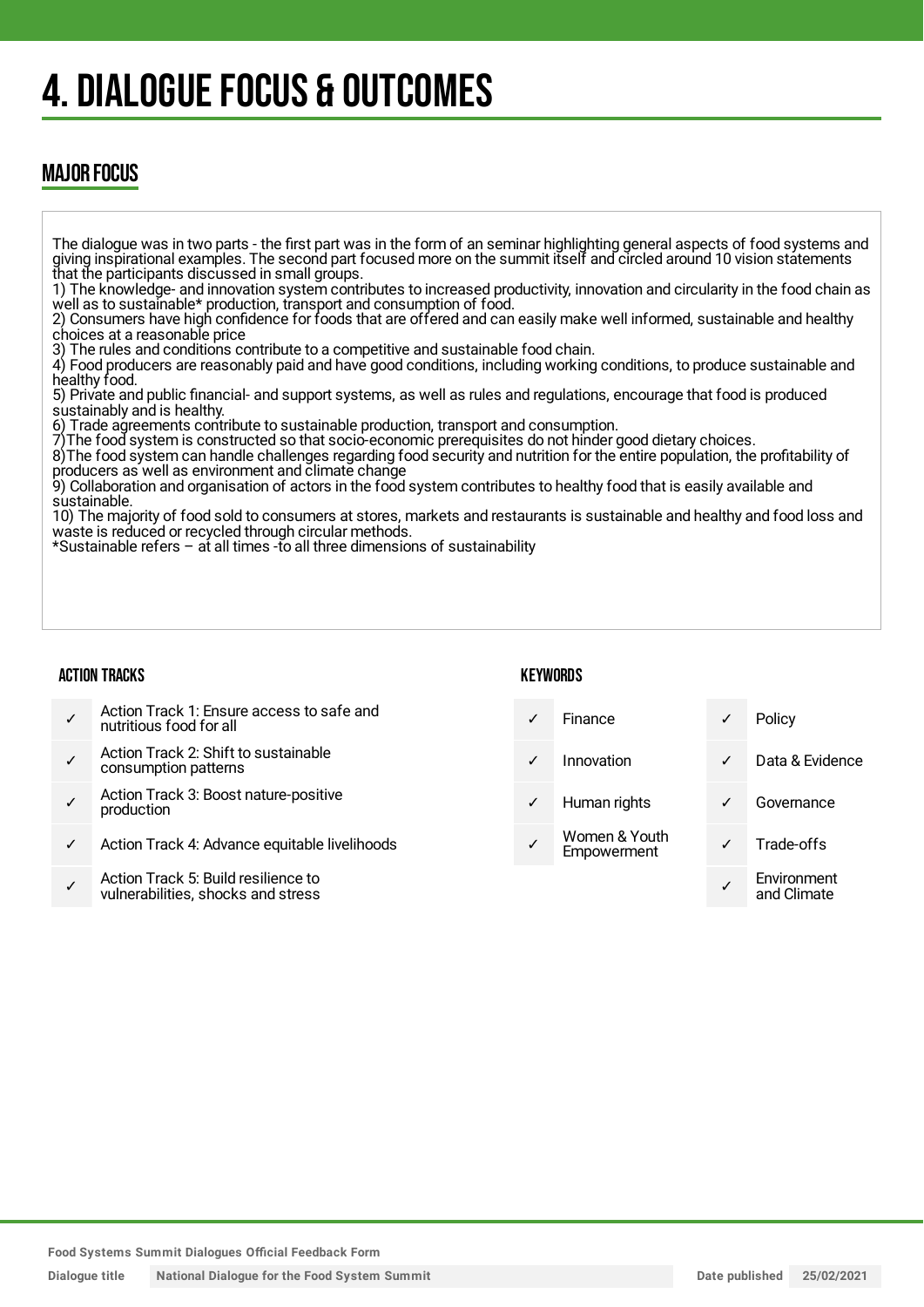### MAIN FINDINGS

There was a great interest in participating and contributing to the discussions. Many of the participants had concrete suggestions and proposals. Several examples of how to tackle matters of importance in the food system were shared. Around 100 suggestions, comments and proposals were put forward and are currently being analysed by the organisers of the event. The conclusions will be taken forward and further explored by regional dialogues as well as thematic dialogues. A number of trade offs were also identified for further consideration.

#### ACTION TRACKS

|  | Action Track 1: Ensure access to safe and<br>nutritious food for all |
|--|----------------------------------------------------------------------|
|--|----------------------------------------------------------------------|

- ✓ Action Track 2: Shift to sustainable consumption patterns
- ✓ Action Track 3: Boost nature-positive production
- Action Track 4: Advance equitable livelihoods
- ✓ Action Track 5: Build resilience to vulnerabilities, shocks and stress

#### **KEYWORDS**

| $\checkmark$ | Finance      |              | Policy          |
|--------------|--------------|--------------|-----------------|
| $\checkmark$ | Innovation   | $\checkmark$ | Data & Evidence |
| $\checkmark$ | Human rights |              | Governance      |

Women & Youth Empowerment

| Policy                     |
|----------------------------|
| Data & Evidence            |
| Governance                 |
| Trade-offs                 |
| Environment<br>and Climate |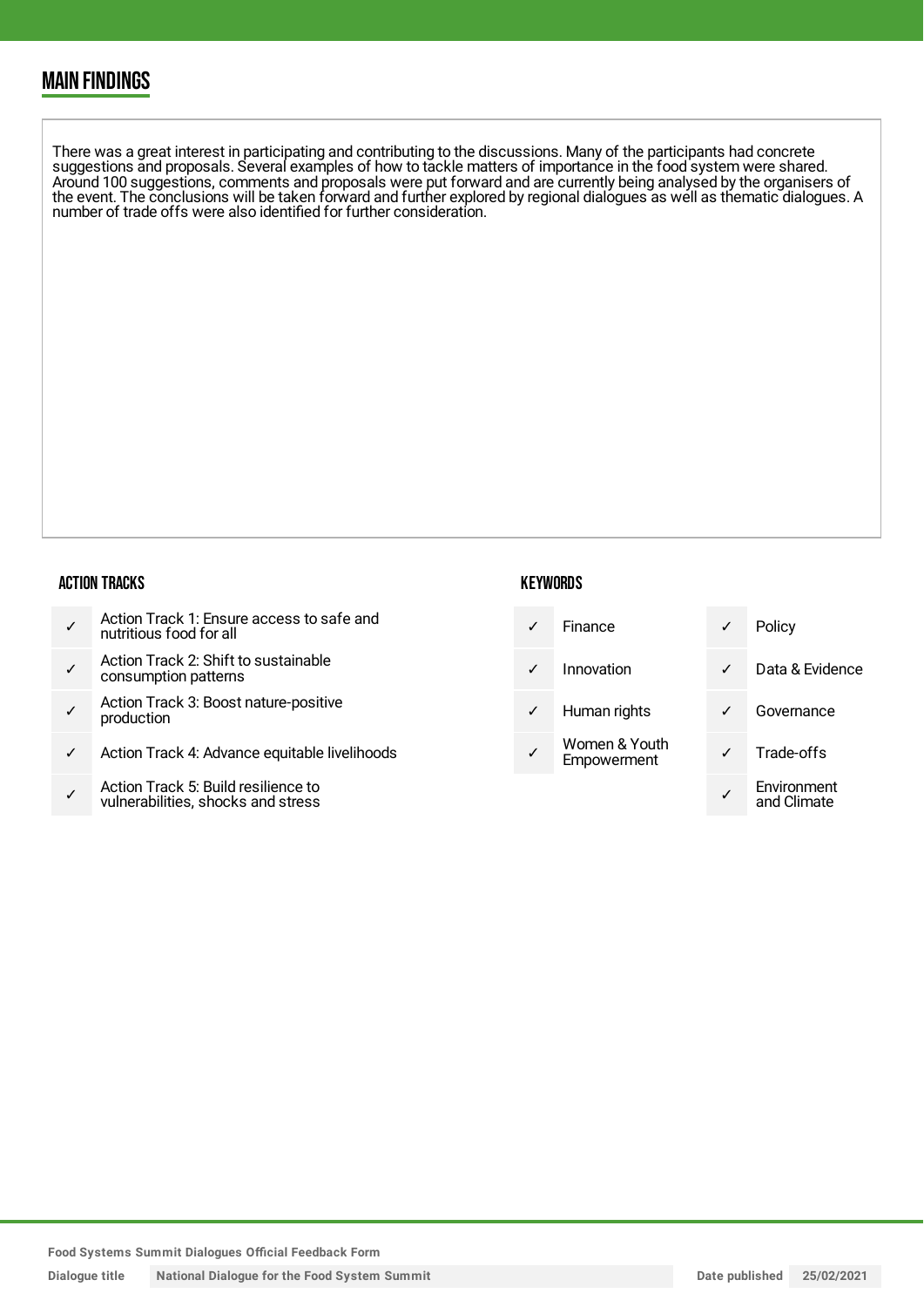### OUTCOMESFOR EACH DISCUSSION TOPIC

Please view attachment 1.

#### ACTION TRACKS

- ✓ Action Track 2: Shift to sustainable consumption patterns
- ✓ Action Track 3: Boost nature-positive production
- ✓ Action Track 4: Advance equitable livelihoods
- ✓ Action Track 5: Build resilience to vulnerabilities, shocks and stress

#### **KEYWORDS**

| Finance    |
|------------|
| Innovation |

- ✓ Human rights ✓ Governance
- Women & Youth Empowerment

|              | Finance                      |   | Policy                     |
|--------------|------------------------------|---|----------------------------|
| ✓            | Innovation                   | ✓ | Data & Evidence            |
| $\checkmark$ | Human rights                 |   | Governance                 |
|              | Women & Youth<br>Empowerment |   | Trade-offs                 |
|              |                              |   | Environment<br>and Climate |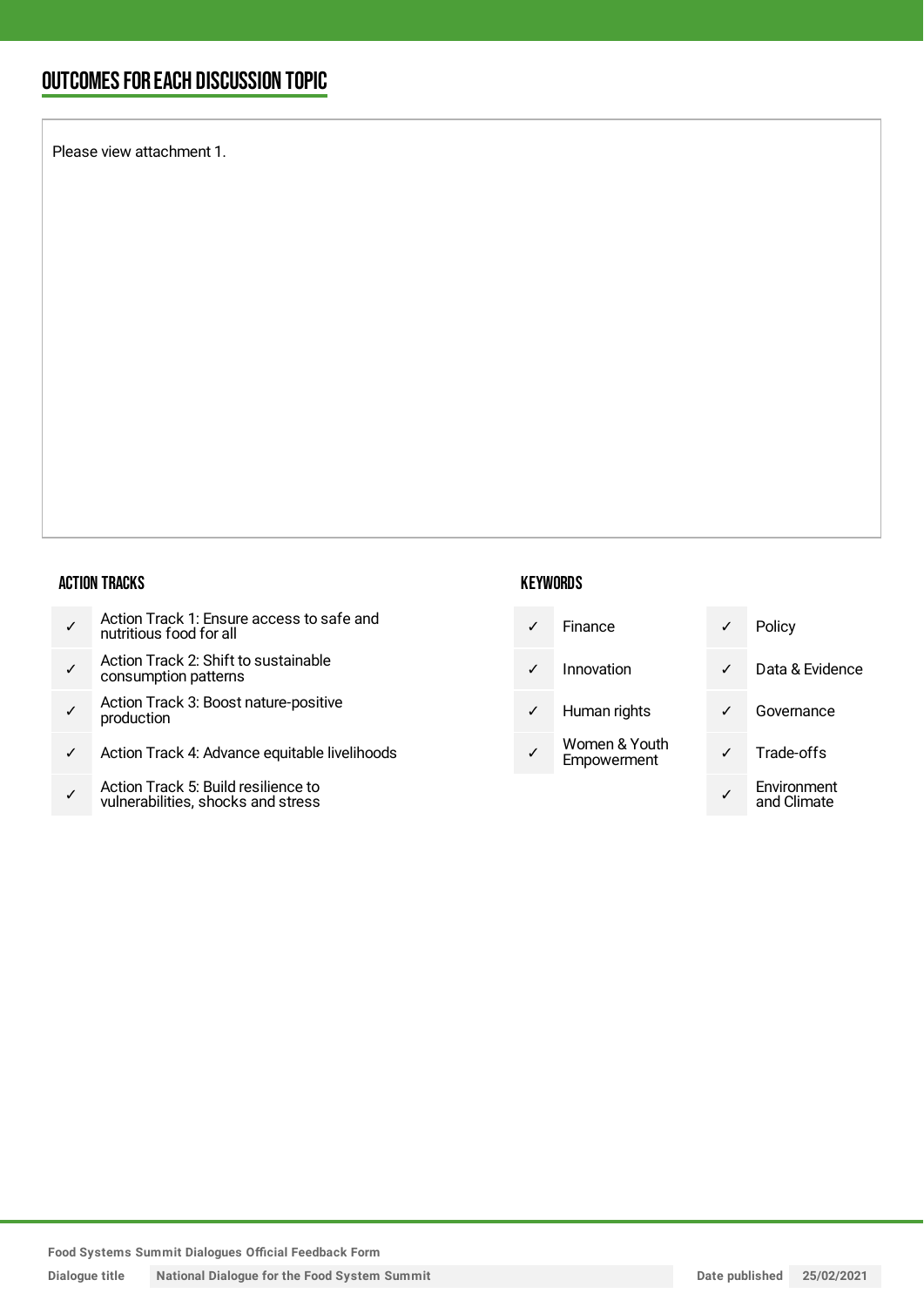### AREAS OF DIVERGENCE

For further information please view attachement 1.

#### ACTION TRACKS

|  | Action Track 1: Ensure access to safe and<br>nutritious food for all |
|--|----------------------------------------------------------------------|
|--|----------------------------------------------------------------------|

- ✓ Action Track 2: Shift to sustaina consumption patterns
- ✓ Action Track 3: Boost nature-po production
- $\checkmark$  Action Track 4: Advance equital
- ✓ Action Track 5: Build resilience to vulnerabilities, shocks and stress

#### **KEYWORDS**

| to safe and     | Finance                      | Policy                     |
|-----------------|------------------------------|----------------------------|
| able            | Innovation                   | Data & Evidence            |
| sitive          | Human rights                 | Governance                 |
| ble livelihoods | Women & Youth<br>Empowerment | Trade-offs                 |
| to<br>SS        |                              | Environment<br>and Climate |